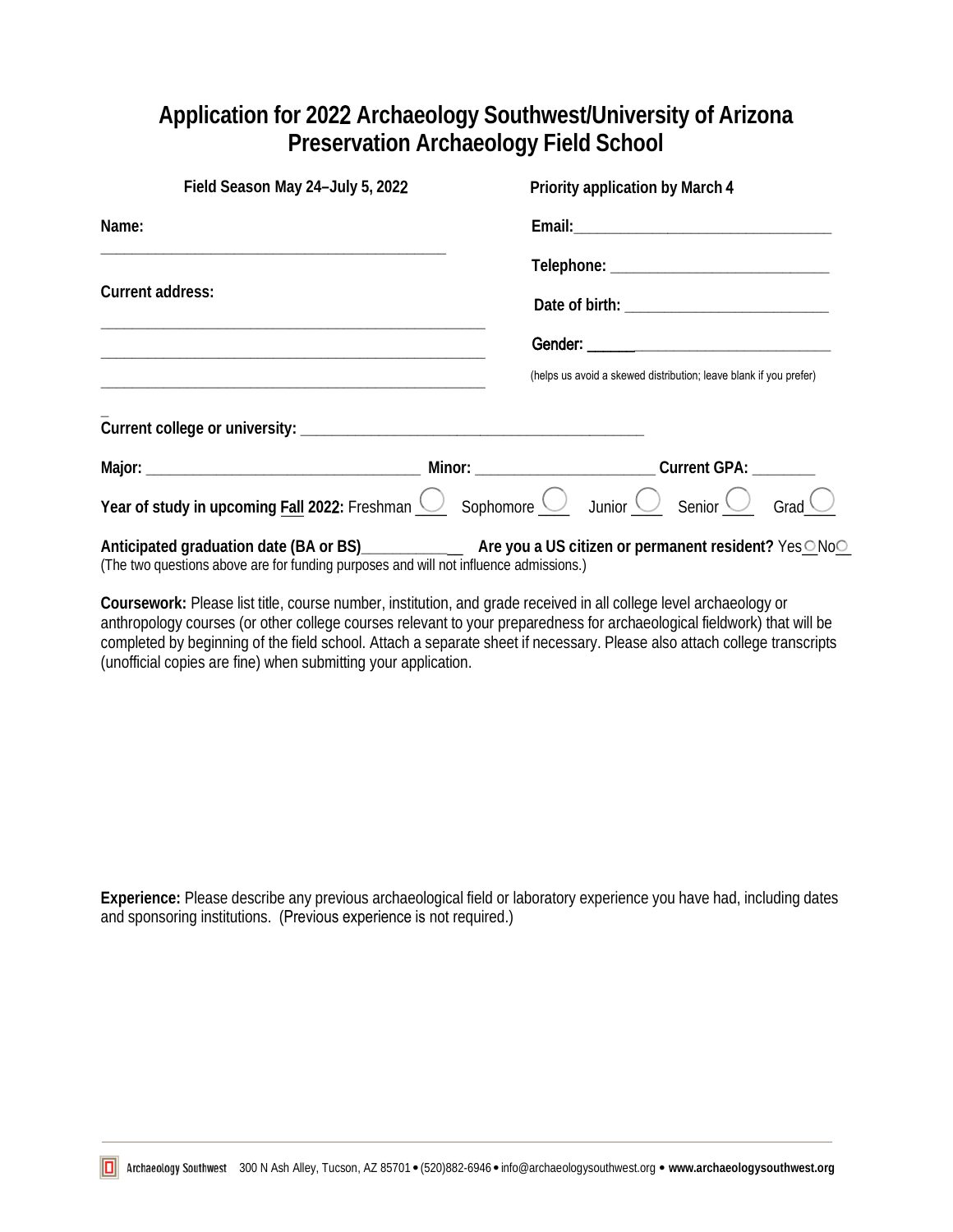**Goals:** This program is intended to involve a diverse group of students in scientific research by making them team members on an archaeological research project, as described on our website. Please write a one-page discussion that includes a) your interests and your professional, academic, and personal goals in archaeology, b) your ability to work in a team environment and in socially and culturally diverse settings, and c) and what makes you a good fit for this program.